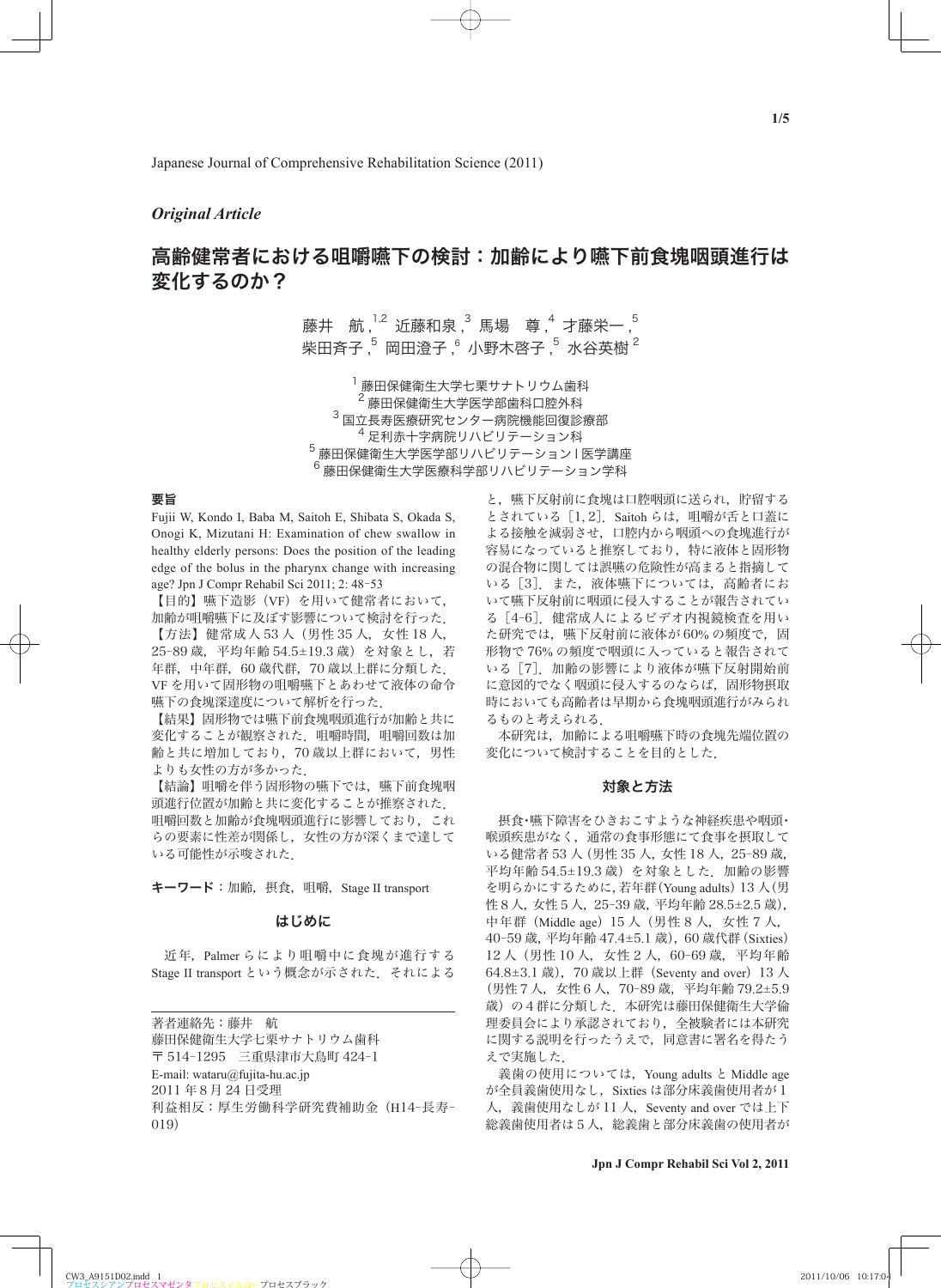3人,部分床義歯使用者が4人,義歯使用なしが1人 であり、検査時に義歯使用者は全員が義歯を装着して いた.

 被験者の体位は嚥下造影(VF)検査用椅子上での 自然な座位とし, VF は 30 フレーム / 秒の側面像で施 行した.

 嚥 下 様 式 は 50% w/v バリウム液の命令嚥下 (Command Swallow; COM) と, バリウム含有コンビー フを咀嚼させた嚥下(Corned Beef; CB),バリウム塗 布クッキーを咀嚼させた嚥下 (Cookie; CK)の3種を 設定した. 嚥下の指示は口頭で与え、COM はバリウ ム液 10ml をシリンジにて口腔内に注入し「飲んでく ださい」と指示した.CB,CK については8g を口腔 内に入れ「味わうようによく咬んで食べてください」 と指示した.この場合,咀嚼は自由に行わせ嚥下終了 まで指示は与えなかった. われわれは、嚥下反射前の 咽頭食物先端位置が食物処理時間の影響を受けると仮 定,さらに,嚥下反射前の食物処理時間に咀嚼が関与 していると想定した.

 施行回数はそれぞれの嚥下様式につき各2回ずつ施 行し、1被験者で計6回施行した. 録画不備などの理 由から7施行を除外したため総計で 311 回施行した. 30 フレーム / 秒で録画された VF 動画を, パーソナル コンピュータ (iMac DV model, Apple) を用いビデオ 編集ソフトウエア(iMovie, Apple)を応用して繰り返 しスロー再生,静止再生,リバース再生などを行い解 析した.

 測定項目は,嚥下反射開始時の食塊先端位置,咀嚼 時間、咀嚼回数とした. 嚥下反射開始時点は嚥下に先 立って舌骨が上前方へ急速な挙上を開始した時点 (Initiation of hyoid movement; IHM) と定義した.

 食塊先端位置は IHM 直前の画像フレームにより, 口腔内(Oral cavity area; OC),口腔咽頭上部領域(Upper oropharynx area; UOP):VF 側面像で硬・軟口蓋境を 越え下顎下縁を後方へ延長した線に達するまで,喉頭 蓋谷領域(Valleculae area; VAL):下顎下縁を後方へ延

Oral cavity area (OC)



Upper oropharyngeal area (UOP)

図1. 口腔・咽頭領域の区分 嚥下反射開始直前の食塊先端位置を示すため,VF 画像から図のように口腔・咽頭を区分した. OC:口腔内 UOP:口腔咽頭上部領域 VAL:喉頭蓋谷領域 HYP:下咽頭領域

長 し た 線 を 越 え 喉 頭 蓋 谷 ま で, 下 咽 頭 領 域 (Hypopharynx area; HYP):喉頭蓋谷を越え食道入口 部までとして同定した(図1). 咀嚼時間は口腔内に 取り込まれた食塊が上下の歯牙にて変形し始めた時点 から,下顎運動停止時までとした.また,その間の咀 嚼回数を計測した.

統計学的検定は Statview version 5 (SAS; USA)にて, 食塊先端位置の加齢による変化についてはχ2 検定と 多重比較検定 (post-hoc cell 解析)を行った. なお, post hoc cell 解析の結果は,数値(単位無し)で表され, その大小で順位を推定する.CB と CK における咀嚼 時間と咀嚼回数の検討については Oneway ANOVA と 多重比較検定 (Tukey-Kramer) を用いた. 食塊先端位 置を従属変数,性差,咀嚼時間,咀嚼回数,義歯の使 用有無を独立変数とし,関連性についてロジスティッ ク回帰分析を行った.

#### 結果

#### 1.食塊先端位置の深達度の検討

嚥下反射開始時の食塊先端位置は, COM  $(\chi^2=32.822, p<0.001) \geq \text{CB} (\chi^2=21.184, p=0.0119)$ で、年代間においてその深達度に有意差を認めた(表 1).COM について post-hoc cell 解析値では Young adults の OC が 3.938, Seventy and over の VAL が 2.613, HYP が 1.952 であった. 反対に Young adults の HYP は-3.389 であった. これらの結果から, 液 体嚥下では Seventy and over よりも Young adults の方 が口腔内に食品が保持されており,食塊先端位置の深 達度が浅いことが観察された. CB について post-hoc cell 解析値の最大値を検討すると,Young adults は OC  $\psi$ <sup>3</sup> 1.741, Middle age は UOP が 2.332, Sixties は VAL が 1.395, Seventy and over は HYP が 3.567 で あった.このことより,食塊先端位置が加齢に従い, 深くなっていることが推察された。 しかしながら, CK では年代間において食塊先端位置の深達度に有意 差を認めなかった. Middle age および Sixties の posthoc cell 解析値は、全て-1.7~1.8 の間に分布し、こ れほど大きな値を取るものはなく,Young adult と Seventy and over のような顕著な差を認めなかった.

#### 2.咀嚼時間と咀嚼回数の検討

咀嚼時間と咀嚼回数は CB, CK とも, 加齢と共に 増加しており, Sixties, Seventy and over と, Young adults, Middle age との間で有意差を認めた (図2). CB の咀嚼回数は女性が 26.2±20.80 回と,男性 17.2 ±10.25 回よりも有意に回数が多かった.CK の咀嚼 回数では女性が 38.3±21.27 回と,男性 28.9±13.75 回よりも有意に回数が多かった. CK における咀嚼回 数と年齢の関係を図3に示す.咀嚼回数は加齢と共に 増加しており,特に Seventy and over において,男性 よりも女性の方が多かった.

## 3.ロジスティック回帰分析結果

 年齢群別,咀嚼回数および咀嚼時間など各独立変数 の調整を行い,分析を繰り返したが,サンプル数が十 分ではなかった可能性があり、CK における性差以外 に有意な関連性を認められなかった. CK の性差に関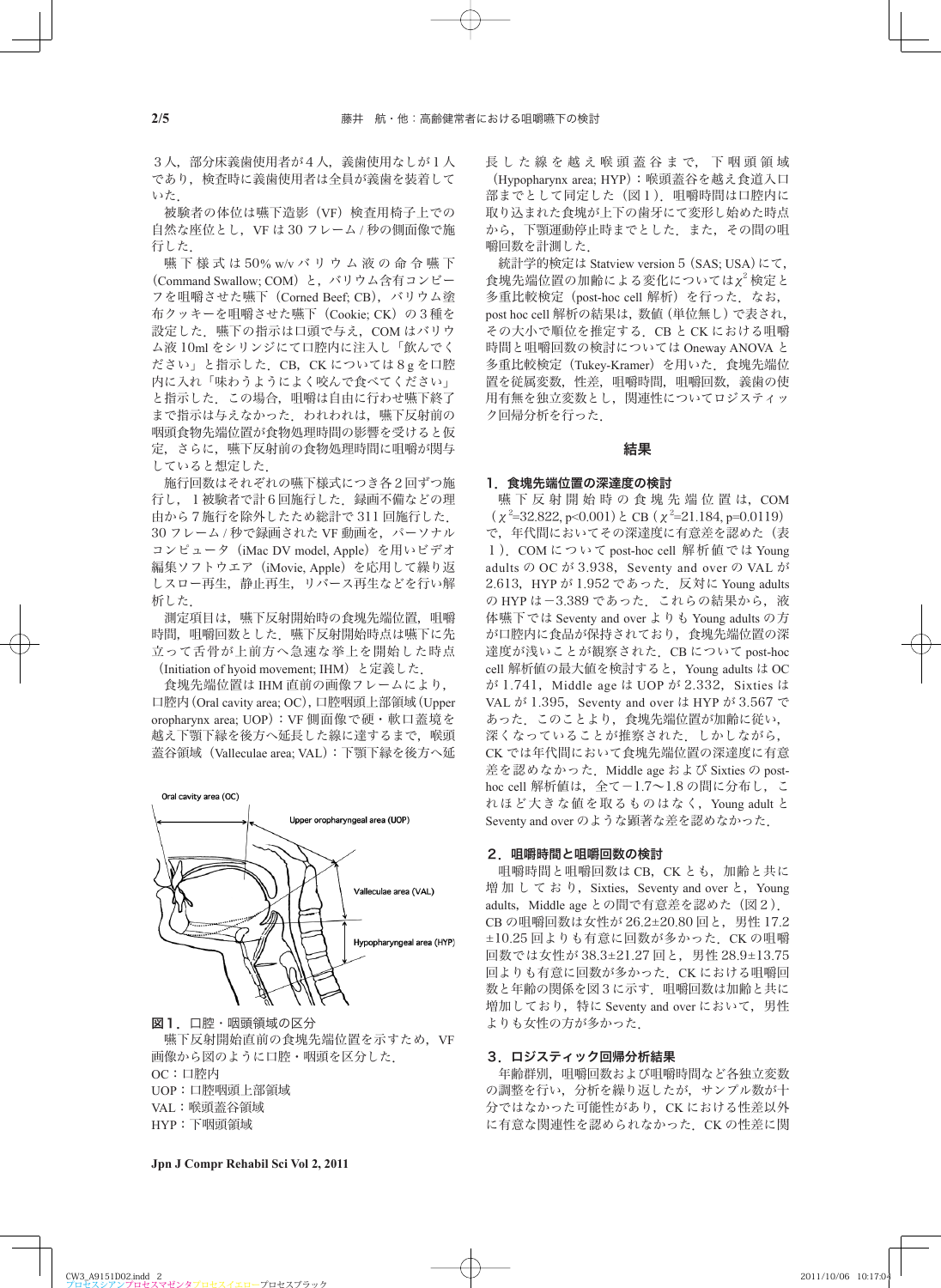しては,女性の方が男性よりも食塊が深く進行する傾 向を認めた.CB に関しては有意な結果は得られな かった(表2).

## 考察

Feldman らは歯牙の喪失により、咀嚼時間の延長と 食塊の大きさが増加すると報告している「8]. 今回 の結果では固形物で咀嚼時間、咀嚼回数共に加齢に従 い増加していた.サンプル数が少なかった可能性もあ り、ロジスティック回帰分析では咀嚼時間, 咀嚼回数

表1. 嚥下反射開始時の食塊先端位置

共に,食塊咽頭進行との関連性は認めなかった.その 他の要因に関する検討では,CB では有意な結果が得 られなかったが、CK におけるロジスティック回帰分 析で,性差のみに関連性が認められ,女性の方が男性 よりも食塊咽頭進行が深い傾向を認めた、従来の報告 では,Robbins らが女性の方が上部食道括約筋開大時 間が長くなると報告しており,頭頸部の解剖学的形態 によるものであると推察している「5]. 今回の結果 からも,特に Seventy and over で咀嚼回数が男性より も女性が多くなっていた. 咀嚼回数と加齢が食塊咽頭 進行に影響しており,これらの要素に性差が関係して

| Young adults     | $\mathop{\rm COM}\nolimits$ |          | CB                           | CK               |          |
|------------------|-----------------------------|----------|------------------------------|------------------|----------|
|                  | N                           | PHCC     | PHCC<br>N                    | ${\bf N}$        | PHCC     |
| ${\bf N}$        | 25                          |          | 26                           | 26               |          |
| OC               | 12                          | 3.938    | $\overline{4}$<br>1.741      | $\mathbf{1}$     | 0.011    |
| <b>UOP</b>       | 9                           | 0.365    | 8<br>0.074                   | 5                | $-0.249$ |
| <b>VAL</b>       | $\overline{4}$              | $-0.751$ | 14<br>$-0.553$               | 17               | 1.310    |
| <b>HYP</b>       | $\boldsymbol{0}$            | $-3.339$ | $\boldsymbol{0}$<br>$-1.162$ | 3                | $-1.360$ |
|                  |                             |          |                              |                  |          |
| Middle age       | <b>COM</b>                  |          | CB                           | CK               |          |
|                  | $\mathbf N$                 | PHCC     | PHCC<br>N                    | N                | PHCC     |
| ${\bf N}$        | 30                          |          | 30                           | 30               |          |
| OC               | $\overline{3}$              | $-1.678$ | $\,1\,$<br>$-1.032$          | $\boldsymbol{0}$ | $-1.290$ |
| <b>UOP</b>       | 12                          | 0.967    | 14<br>2.322                  | 10               | 1.972    |
| <b>VAL</b>       | $\overline{4}$              | $-1.274$ | 15<br>$-1.115$               | 14               | $-0.991$ |
| <b>HYP</b>       | 11                          | 1.711    | $\boldsymbol{0}$<br>$-1.281$ | 6                | $-0.152$ |
|                  |                             |          |                              |                  |          |
| <b>Sixties</b>   | COM                         |          | CB                           | CK               |          |
|                  | $\overline{N}$              | PHCC     | PHCC<br>N                    | N                | PHCC     |
| N                | 24                          |          | 24                           | 24               |          |
| OC               | 5                           | 0.182    | $\overline{2}$<br>0.166      | $\overline{3}$   | 2.532    |
| <b>UOP</b>       | 9                           | 0.708    | 5<br>$-1.135$                | 5                | $-0.016$ |
| <b>VAL</b>       | 4                           | $-0.527$ | 17<br>1.395                  | 12               | $-0.480$ |
| <b>HYP</b>       | 5                           | $-0.439$ | $\boldsymbol{0}$<br>$-1.103$ | $\overline{4}$   | $-0.587$ |
|                  |                             |          |                              |                  |          |
| Seventy and over | COM                         |          | CB                           | CK               |          |
|                  | $\mathbf N$                 | PHCC     | $\overline{N}$<br>PHCC       | $\mathbf N$      | PHCC     |
| N                | 25                          |          | 26                           | 25               |          |
| OC               | $\mathbf{1}$                | $-2.337$ | $\mathbf{1}$<br>$-0.822$     | $\boldsymbol{0}$ | $-1.140$ |
| <b>UOP</b>       | 4                           | $-2.078$ | 5<br>$-1.401$                | $\overline{2}$   | $-1.823$ |
| <b>VAL</b>       | 10                          | 2.613    | 16<br>0.363                  | 14               | 0.197    |
| <b>HYP</b>       | 10                          | 1.952    | $\overline{4}$<br>3.576      | 9                | 2.118    |
|                  |                             |          |                              |                  |          |
|                  | <b>COM</b>                  |          | CB                           | CK               |          |

P of chi square 0.0001 0.00119 0.0645

OC : Oral cavity area, UOP : Upper oropharyngeal area

VAL : Valleculae area, HYP : Hypopharyngeal area

COM : 10 ml of barium (50% w/v) for command swallow

CB : 8 g of corned beef hash with barium

CK : 8 g of short bread cookie with barium

N : number of trials

PHCC : Post-hoc cell contribution rate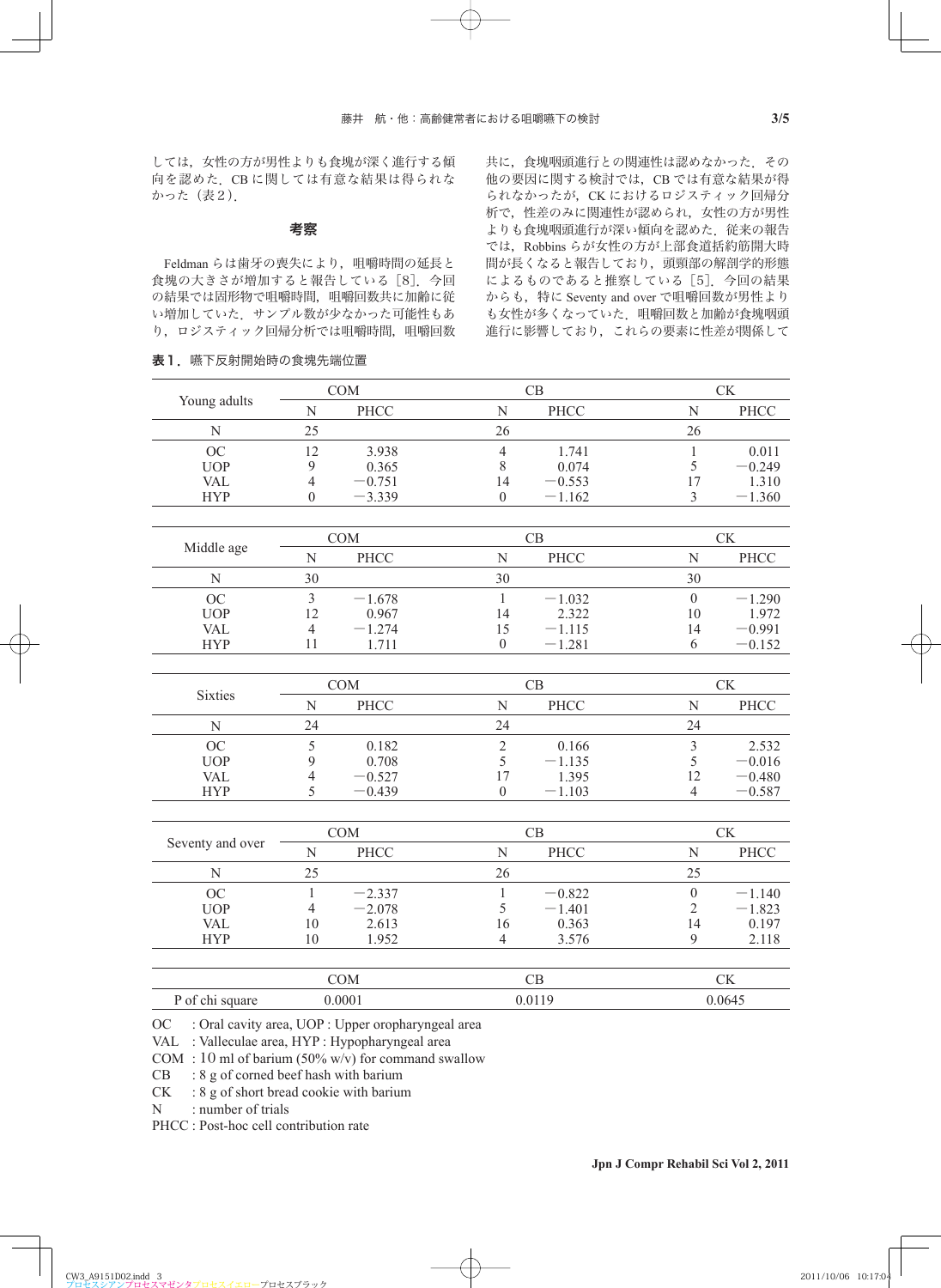

\*:p<.05(Fisher's exact probability test)<br>\*\*:p<.01(Fisher's exact probability test)







図3.CK における年齢と咀嚼回数の関係 Open diamond:男性の咀嚼回数 Closed square:女性の咀嚼回数 Bold line:回帰直線(女性) Dotted line:回帰直線(男性)